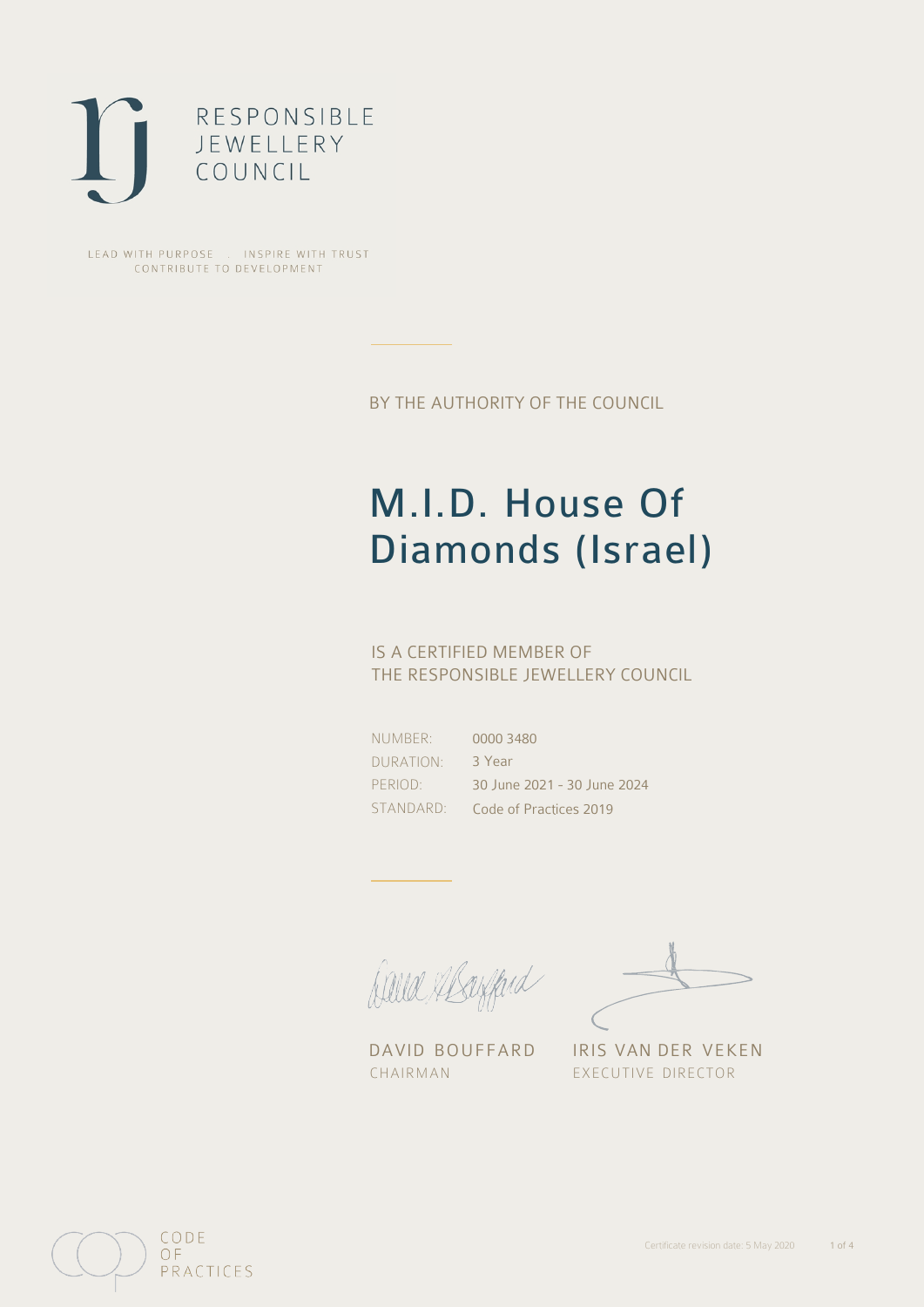

# **CERTIFICATION OVERVIEW**

| <b>MEMBERSHIP</b><br><b>FORUM</b>      | Diamonds and Coloured Gemstones Trader, Cutter and/or Polisher                                                                                                                                                                                                                                                                                                                                                                                       |  |  |
|----------------------------------------|------------------------------------------------------------------------------------------------------------------------------------------------------------------------------------------------------------------------------------------------------------------------------------------------------------------------------------------------------------------------------------------------------------------------------------------------------|--|--|
| <b>AUDIT</b><br><b>DATE</b>            | 21 March 2021                                                                                                                                                                                                                                                                                                                                                                                                                                        |  |  |
| <b>AUDIT</b><br><b>TYPE</b>            | Re-certification                                                                                                                                                                                                                                                                                                                                                                                                                                     |  |  |
| APPLICABLE<br><b>STANDARD</b>          | Code of Practices 2019                                                                                                                                                                                                                                                                                                                                                                                                                               |  |  |
| <b>ACCREDITED</b><br><b>AUDIT FIRM</b> | <b>RCS Global Ltd</b>                                                                                                                                                                                                                                                                                                                                                                                                                                |  |  |
| <b>APPLICABLE</b><br><b>PROVISIONS</b> | 1. General requirements: 1-4, except 3.2<br>2. Responsible supply chains, human rights and due<br>diligence: 5-14, except 7.3, 8, 9, 11.3, 13.2-4, 14.2-3<br>3. Labour rights and working conditions: 15-22, except 19.3,<br>21.3<br>4. Health, Safety and Environment: 23-27, except 23.6, 27.4<br>5. Gold, Silver, PGM, diamond and coloured gemstone<br>products: 28-30, except 28.2a, b, i, j, 29.2, 30<br>6. Responsible mining: Not Applicable |  |  |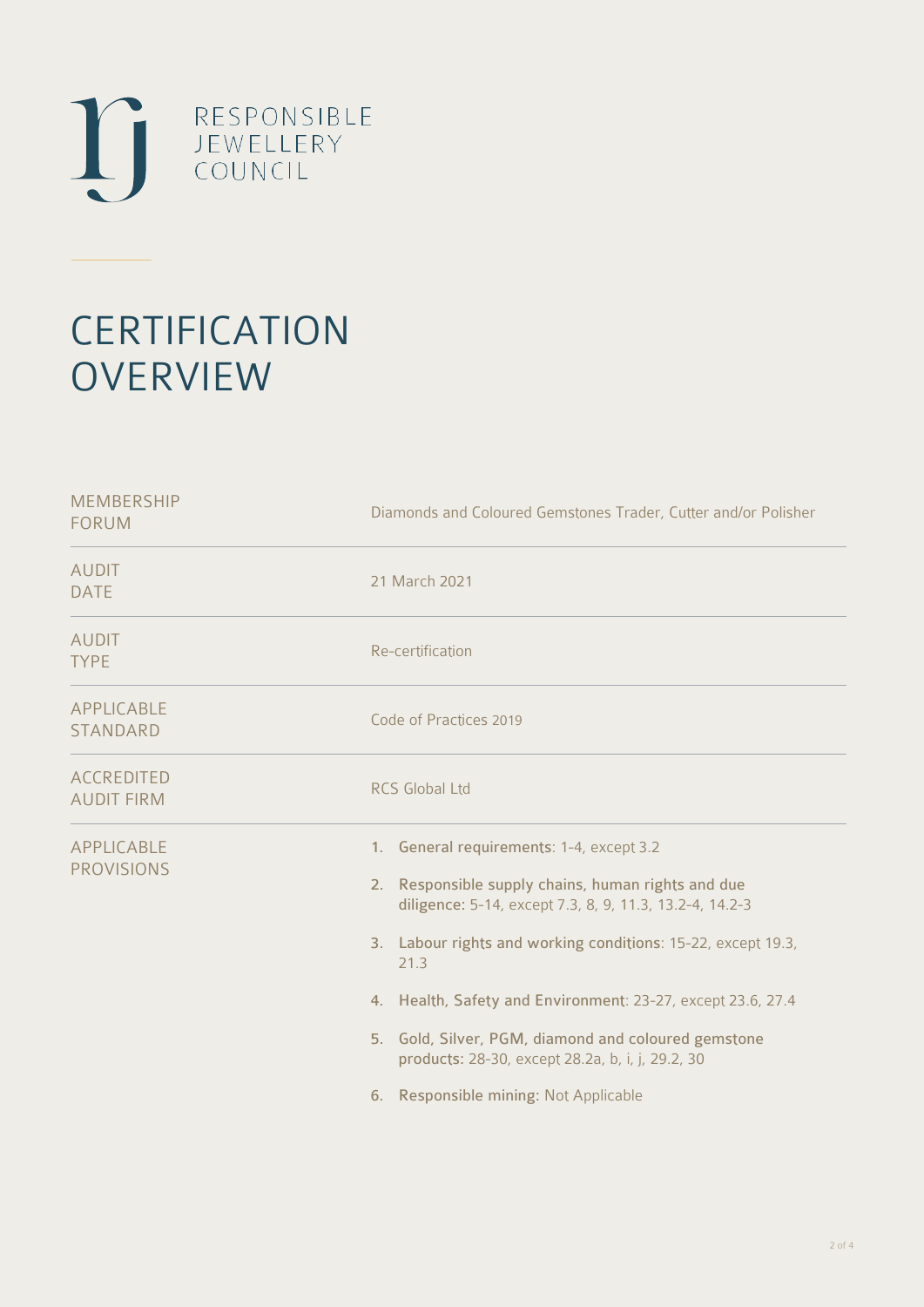| <b>PROVENANCE</b><br><b>CLAIMS</b>         |                                                                                                                                                           | To the best of M.I.D. ISRAEL knowledge, the diamonds herein invoiced<br>have not originated from Zimbabwe. M.I.D. ISRAEL has received<br>similar written statements from its supplier(s).                                                                                                               |  |  |
|--------------------------------------------|-----------------------------------------------------------------------------------------------------------------------------------------------------------|---------------------------------------------------------------------------------------------------------------------------------------------------------------------------------------------------------------------------------------------------------------------------------------------------------|--|--|
| <b>AUDITOR STATEMENT OF</b><br>CONFORMANCE | Based on the scope and findings of the certification audit, the member<br>has demonstrated a conformance level consistent with a:<br>3 Year Certification |                                                                                                                                                                                                                                                                                                         |  |  |
|                                            |                                                                                                                                                           |                                                                                                                                                                                                                                                                                                         |  |  |
| <b>NEXT AUDIT TYPE</b>                     |                                                                                                                                                           | MID-TERM REVIEW (within 12-24 months):                                                                                                                                                                                                                                                                  |  |  |
|                                            |                                                                                                                                                           | A. Mid-term review NOT required due to:                                                                                                                                                                                                                                                                 |  |  |
|                                            |                                                                                                                                                           | No anticipated changes to the certification scope during the<br>certification period                                                                                                                                                                                                                    |  |  |
|                                            |                                                                                                                                                           | <25 full time equivalent personnel                                                                                                                                                                                                                                                                      |  |  |
|                                            |                                                                                                                                                           | Low risk of non-conformances due to management controls                                                                                                                                                                                                                                                 |  |  |
|                                            |                                                                                                                                                           | Existence of parallel audits for schemes recognised by RJC                                                                                                                                                                                                                                              |  |  |
|                                            |                                                                                                                                                           | Existence of rigorous internal audit programs                                                                                                                                                                                                                                                           |  |  |
|                                            |                                                                                                                                                           | Strong internal controls ensuring effective review and closure<br>of corrective actions for non-conformances                                                                                                                                                                                            |  |  |
|                                            |                                                                                                                                                           |                                                                                                                                                                                                                                                                                                         |  |  |
|                                            |                                                                                                                                                           | B. Mid-term review (desktop only) required due to:                                                                                                                                                                                                                                                      |  |  |
|                                            |                                                                                                                                                           | No impact on conformance levels from any changes to the<br>certification scope                                                                                                                                                                                                                          |  |  |
|                                            |                                                                                                                                                           | 2 or less minor non-conformances with critical provisions or 4<br>or less minor non-conformances in general identified by the<br>audit (not covered by parallel audits for schemes identified as<br>equivalent to RJC's) for an individual member in the mining<br>sector or a non-mining sector member |  |  |
|                                            |                                                                                                                                                           | Possibility of remote verification of actions                                                                                                                                                                                                                                                           |  |  |
|                                            |                                                                                                                                                           | No risk to critical provisions                                                                                                                                                                                                                                                                          |  |  |